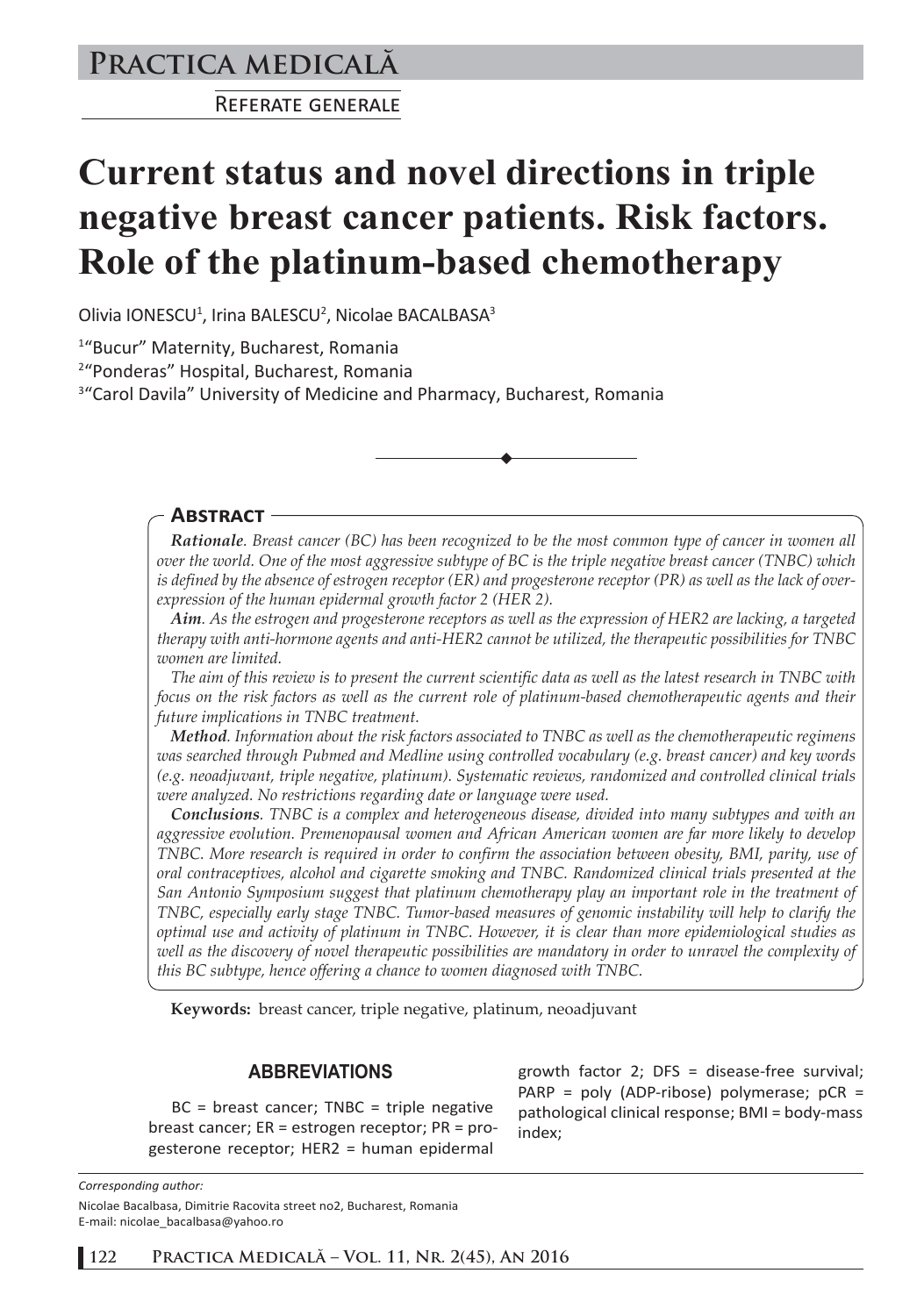### **INTRODUCTION**

In recent years, breast cancer (BC) has become an important malignancy worldwide being responsible for almost 1,4 million new cases annually, a statistic that positions BC on the first most common disease almost everywhere throughout the world (1). Its incidence rate is constantly increasing, excepting United States of America where a lower incidence rate in women aged 50-69 years old diagnosed with positive ER BC has been recorded since 2002, one possible explanation being the decision to prescribe hormone replacement therapy (2).

Although still very complex with regard to its etiology and molecular pathways, recent research has achieved to impose a novel, modern classification of BC tumors, mainly taking into consideration immunohistochemical features and molecular aspects (e.g cDNA microarray). Hence, nowadays we can consider 5 sub-types of breast tumors as follows (3):

- Luminal A: ER positive and/or PR positive, HER2 negative, histologically low grade.
- Luminal B: ER positive and/or PR positive, HER2 positive, histologically high grade.
- HER2 overexpressing: ER negative, PR negative, high expression of HER2 gene.
- Basal-like: ER negative, PR negative, HER2 negative, cytokeratin 5/6 positive and/or HER 2 positive;
- Normal breast-like tumours.

TNBC account for 10-20% of all invasive BCs, and, compared to luminal-like tumors (A or B) they carry a poorer prognosis with a high recurrence rate. Because of being defined by the absence of ER and PR as well as the lack of HER2 expression, TNBCs are nowadays considered a representative for the Basal-like BC subtype although approximately 75% of TNBC present the expression of basal-markers (4). The percentage of 10-20% may be explained either by variation in BC classification or differences between results regarding BC in different tumor centers. However, one aspect must be taken into consideration: not all TNBC are basal-like BC subtypes (5).

With regard to epidemiological aspects, it has been estimated that TNBC represents almost 170000 cases of all the BCs (6). TNBC is more frequent in young (most frequent premenopausal). Afro-American women with a poor nutritional status which generally present a positive family history of BC with BRCA1 mutation. At initial diagnosis, women generally present with advanced disease characterized by

high grade tumors with ductal histology, high proliferation and mitotic rates (7). Lara Medina and its coworkers (8) have observed that TNBC women present a high risk of local recurrence, which is higher in the first 3 to 5 years after the initial diagnosis, a lower disease-free survival (DFS) rate as well as cancer-specific survival rate.

Specific risk factors have not been completely elucidated, but there is strongly evidence that Afro-American and American women have a 3-fold risk of developing TNBC. Explanations of this phenomenon are not available although research is being conducted in the direction of genetics and lifestyle which may explain the poorer survival of black women with BC (9).

When we make reference to the therapeutic possibilities, it is generally known that TNBC presents a high response to neoadjuvant and adjuvant chemotherapy, all the clinical trials studying TNBC patients in the neoadjuvant setting demonstrating that a pathologic complete response (pCR) after neoadjuvant chemotherapy followed by surgical treatment is associated with a better prognosis (10-12). However, the latter mentioned study (12) have surprisingly showed that women with TNBC have a more aggressive recurrence and a worse overall survival rate with the highest risk of recurrence only in the first 3 to 5 years after the initial diagnosis and not thereafter. Moreover, the median overall survival time (months) from the moment of recurrence to the point of death is shorter in TNBC women compared with non-TNBC. Therefore, we can assume that TNBC responds better to chemotherapy than other types of BCs even tough, during its clinical course, owing to unknown mechanisms, it relapses and presents a more aggressive clinical course.

In recent years, it has been evidenced that BRCA1 mutations are play a significant role in DNA repair mechanisms and that there is a correlation between the expression of BRCA1 mutations and the appearance of sporadic TNBCs. Basing on these theory, it has been assumed that DNA repair defects may explain the pathogenesis of TNBCs and the fact that this BC subtype is responds to chemotherapy similar to the BCs with confirmed BRCA1 mutation (13). Furthermore, studies have demonstrated that basal-like BC tumors present sensitivity to cisplatin, poly (ADP-ribose) polymerase (PARP) inhibitors and gemcitabine, a hypothesis that has been further investigated in TNBCs (14).

More and more scientific information emphasize the need to implement platinum-based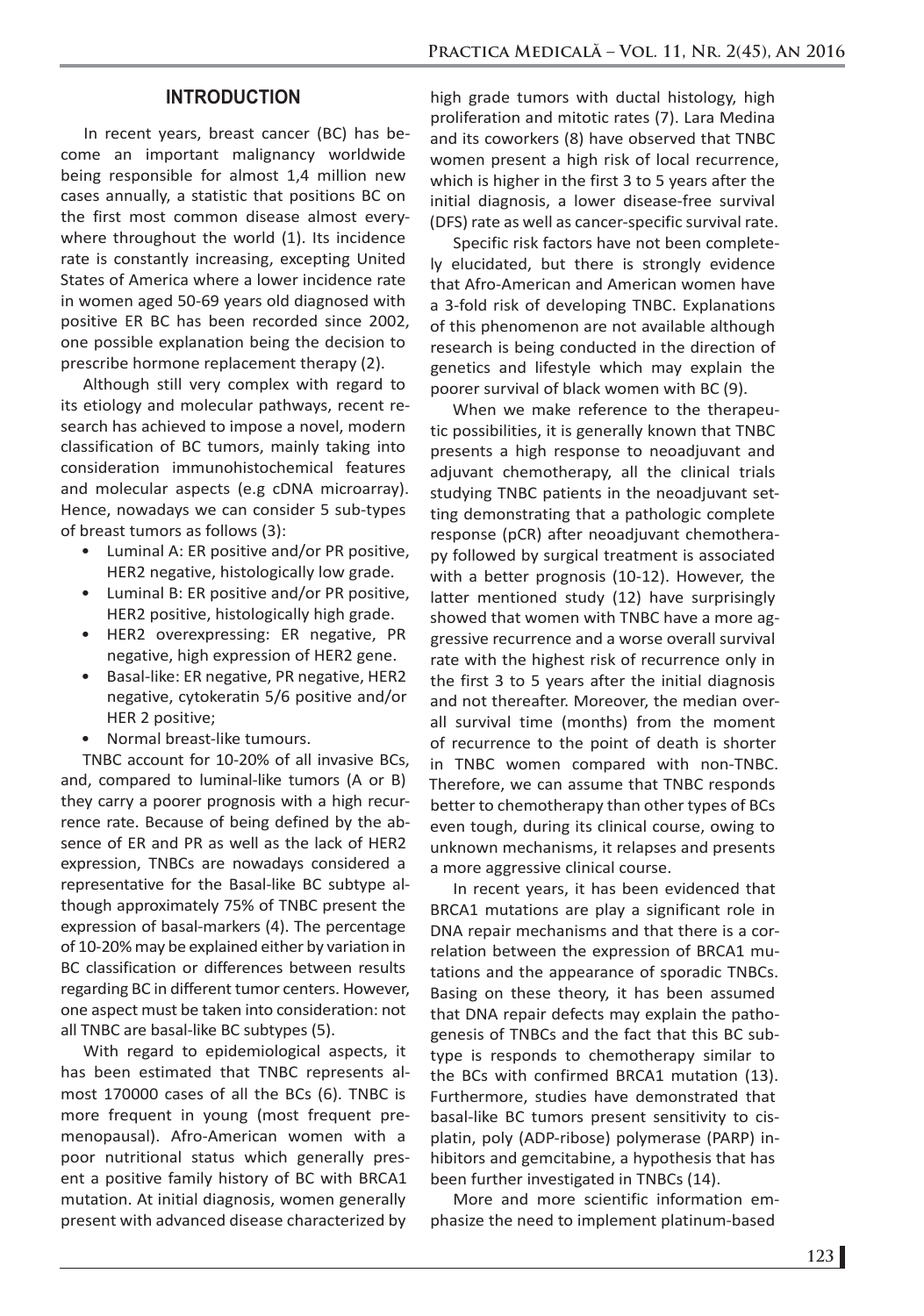chemotherapy both in the neoadjuvant treatment of TNBC (both early stage and advanced TNBC). Aside from presenting the current knowledge regarding the risk factors of TNBCs, this review tries to present the benefits of platinum-based agents as well as their future implication in the treatment of TNBC.

# **RISK FACTORS**

Among the most cited risk factors associated with TNBC we mention: age, race, ethnic, body mass index, parity and the use of oral contraceptives. With regard to the scientific research on risk factors of TNBC, we make reference to the study of Stead and its coworkers (15) who analyzed 415 women of different races and ethnics with BC of whom 47% were obese and 72% of them had ER positive and/or PR positive tumors, 20% triple negative tumors and 13% HER2 positive tumors. They observed that the risk of developing TNBC is threefold higher in African-American women compared with white women. When it comes to the age and BMI of the African-American women, the percentage of TNBC in women before 50% was 31%, similar to TNBC in women after 50 years (29%). In the same way, 29% of African-American women who were obese developed TNBC compared to 31% non-obese black women. The conclusion of the study was that, independently of age or BMI, Afro-American women have a higher predisposition to TNBCs.

Other observations come from the study of Kurian (16) who showed that 1,98% of the African-American women developed TNBC compared with 1,25% of the white women, 0,77% of the Asian women, 1,04% of the Hispanics. More than half of the luminal BC were seen in women more than 70 years old.

The strong correlation between TNBC and women with African-American, American and Ghanaian/African origins has been also revealed by Stark and its coworkers (17) showed that from 1664 women of different ethnic – 1008 white Americans, 581 African-Americans and 75 Ghanaians – TNBC was seen in 82%, 26%, and 16% of cases, respectively. 82% of the Ghanaians women developed Grade 3, palpable TNBC, compared to 33% African-Americans and 10% white Americans.

The results of the studies conduct to the conclusion that African-American and African women are more likely to be diagnosed with TNBC. Moreover, breast tumors who express

the BRCA1 mutation are most frequently ER-/ PR-/ Her2neu-/ (18).

The association between TNBC and obesity is debatable. Some authors (19,20) have stated that premenopausal women with overweight or obese are more have a higher risk of being diagnosed with TNBC than normal weighted or underweighted pre-menopausal women. On the other hand, Stead (15) obtained opposite results the main conclusion being that the higher the BMI, the lower the rate of TNBC.

As regards the classical risk factors associated with invasive BC, it is not yet clear if they are also available in TNBC. For example, Dolle (21) and his coworkers found that the use of oral contraceptives increases the risk of TNBC while Phipps et al. (22) reported no association with TNBC risk and oral contraceptive use. In the same way, Kabat (23) and coworkers concluded that smokers and alcohol drinkers have not a higher risk of developing TNBC than nonsmokers and never drinkers although they can develop ER positive BC.

# **ROLE OF PLATINUM IN TNBC. FUTURE IMPLICATIONS**

Preliminary reports have showed that BCs which presents mutations of the genes BRCA1 and BRCA2 are more sensitivity to platinum am gemcitabine compared to BRCA1 and BRCA2 proficient BCs which better respond to taxanes (24,25). Studies have reported that TNBC patients treated only with taxanes agents showed unsatisfactory response and pregression-free survival rates if the breast tumor was BRCA1 deficient (26).

The phase II GeparSixto trial from the German Breast Group presented at the ASCO Annual Meeting in 2013 provided important randomized data regarding a regimen of doseintense anthracycline and taxane-based chemotherapy with bevacizumab with or without carboplatin in the treatment of early-stage TNBC (27). The 315 patients with early-stage TNBC showed a better pCR when the treatment regimen consisted of neoadjuvant paclitaxel 180 mg/m<sup>2</sup>/week for 18 weeks, non-pegylated liposomal doxorubicin 20 mg/m<sup>2</sup> and Bevacizumab 15 mg/kg every 21 day with additional weekly carboplatin AUC 1.5 compared with those that did not (p CR 59% vs.38%). In spite of these results, many patients did not achieve the completion of the whole neoadju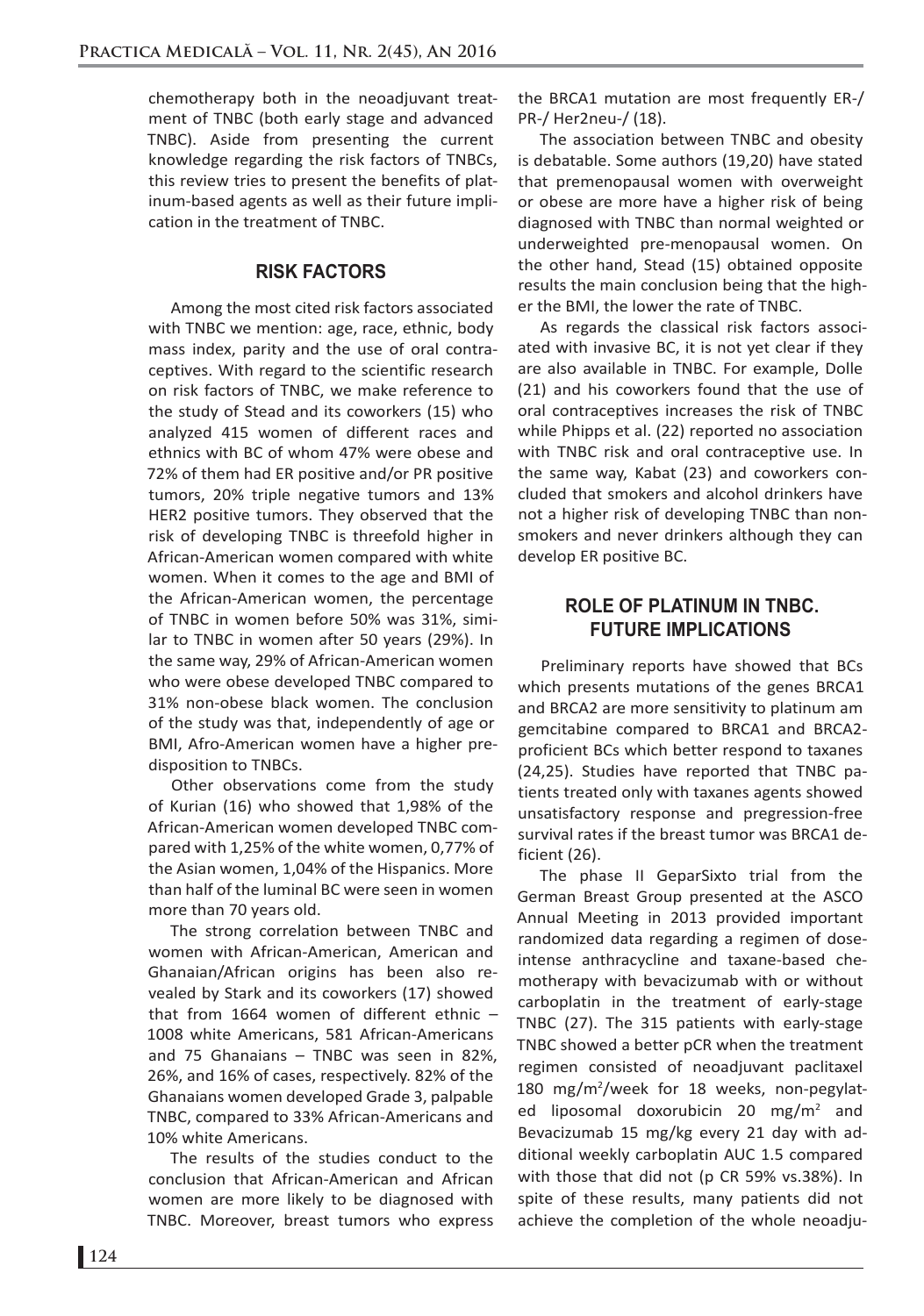vant regimen (with or without carboplatin) because of the side effects.

Another study (28) which revealed that the addition of carboplatin to standard anthracycline and taxane-based chemotherapy with or without bevacizumab (paclitaxel 80 mg/m2 for 12 weeks followed by doxorubicine 60 mg/ m<sup>2</sup> and cyclophosphamide 600 mg/m<sup>2</sup> every 2 weeks for 4 cycles) in patients with TNBC stages II-III was presented at the San Antonio Breast Cancer Symposium in 2013 and proved that the addition of carboplatin results in a better pCR -54% vs a pCR of 41% when the regimen did not include carboplatin. Moreover, the use of bevacizumab also increases the pCR (52% with bevacizumab vs. 44% without bevacizumab). Similar to the GeparSixto study (27) the patients could not complete the chemotherapy with additional carboplatin and/or bevacizumab owing to the significant adverse effects.

For patients with metastatic TNBC the data on the efficacy of carboplatin or cisplatin together with the standard chemotherapeutic agents are not yet definitive in order to consider the platinum-based agents may improve the pCR in advanced TNBC. More reports are required in order to implement cisplatin-based agents in the chemotherapeutic regimens in women with advanced TNBC.

One report that provided valuable results is a phase trial randomized clinical trials on metastatic TNBC conducted by O'Shaughnessy J. (29). The overall response rate and PFS were 30% and 4.1 months respectively when gemcitabine and carboplatin were used in combination with iniparib compared to 34% and 5,1 months respectively when iniparib was not added. In the same way, Isakoff et al (30) reported an overall response rate of 30.2% in the phase III TBCRC009 in which 86 women with metastatic TNBC have been treated with a platinum agent (cisplatin or carboplatin) as first or second line therapy. For women with breast tumors that express BRCA1 or BRCA2 mutations.

Although there is evidence that women diagnosed with TNBC can benefit from a combination of platinum agents with antharacycline and taxanes, more trials are necessary especially as regards the effect of adding platinum agents to standard chemotherapeutic regimen on event-free and overall survival. For example results of an ongoing trial – phase III study of car-

boplatin AUC 6 every 3 weeks versus docetaxel 100 mg/m2 every weeks as first line treatment in metastatic TNBC could provide valuable information (13). Moreover, it is also important to know the optimal moment of the therapy to implement platinum agents as in almost all the above presented studies the platinum-associated toxicity represented an obstacle for the whole completion of the chemotherapy.

Other interesting discovery that might detect breast tumors that can respond to platinum chemotherapeutic agents is the Myriad HRD assay a tumor-based assay that measures the genomic instability and identifies the levels of genomic scarring caused by the accumulation of DNA damage. Other important biomarkers that are currently under development and may contribute to the selection of patients with TNBC who can benefit from platinum-based therapy are the telomeric allelic imbalance and largescale state transition (31,32).

#### **CONCLUSIONS**

The current clinical studies have shown that risk factors such race, age, premenopausal status, increased parity, oral contraceptives are independently associated with TNBC. With regard to the first-line therapy of this special type of BC, the fact that BRCA1 deficient BC are most frequently TNBCs is an important consideration that can be used as hypothesis in order to understand the need to implement platinum agents that target DNA repair deficiencies. Randomized neoadjuvant trials have demonstrated that a significant better pCR can be obtained if cisplatin is added to the standard combination chemotherapy. However, worth to be taken into consideration are the toxic effects of the platinum agents that most frequently represent a barrier to successful treatment completion.

Innovative developments that are capable to identify women with BRCA-like tumors but who do not present BRCA1 and BRCA2 mutations and in whom platinum agents will significantly improve the pCR of women with TNBC are the tumor-based assays which can measure the genomic instability such as the telomeric allelic imbalance and large-scale state transitions. These biomarkers may play in the future an essential role in determining the clinical potential of platinum-based therapy in TNBC.

**1.** 2:366-375.